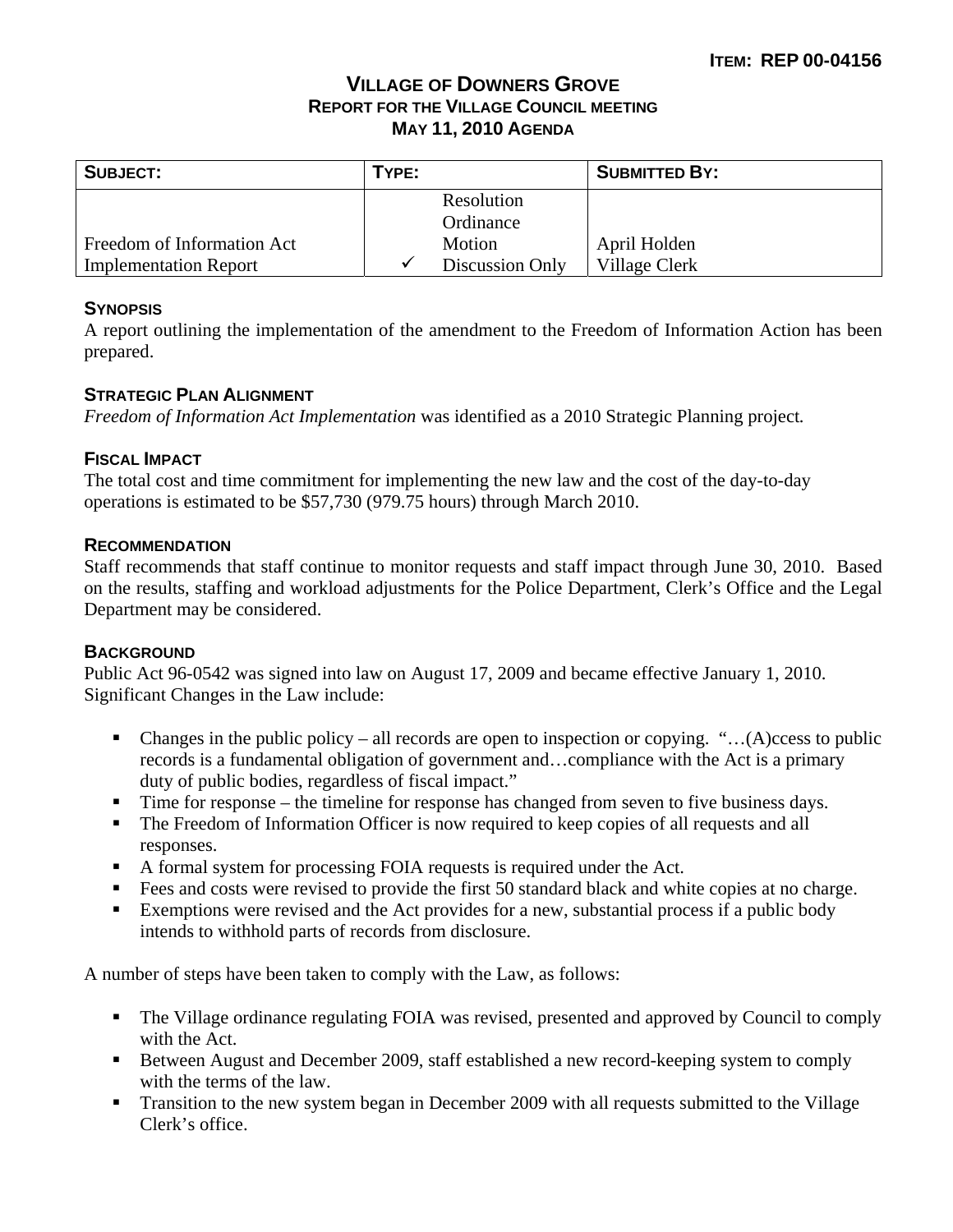- Staff from the Clerk's Office, Police Department, Attorney's Office, Fire Department and Public Works were trained to use the new system.
- One staff member from the Clerk's Office, was reassigned from e-permit and Community Development scanning responsibilities to work on the implementation of the new system and to coordinate day-to-day FOIA requests.
- The Assistant Village Attorney was assigned responsibility for FOIAs from the Legal Department.
- Staff from the Clerk's Office completed training, as required and provided by the Attorney General's office

### **Experience and Staffing Impact of New Law**

The new law has resulted in a marked increase in FOIA requests. This is because in past years many requests for records were not treated as FOIAs. Prior to January 1, 2010, a request for records was only considered a FOIA request when submitted via a Village FOIA form. Thus, written and oral requests for records were received and honored, but often not tracked as FOIAs. Now all written requests for records are considered FOIA requests and a form is not required (oral requests must be in writing) and the Village is bound by the terms of the new law in answering each request. The Village is also now required to keep a centralized filing system which tracks all requests. In the past, some requests may not have been reported by staff but our new tracking system will provide us more accuracy in tracking our numbers.

The total number of FOIAs for 2009 was 472, of which 79 were requests for records in the Police Department. By comparison, through March 31, 2010 a total of 331 FOIAs have been processed; 133 for records in the Police Department.

|              | 2010 | 2009 | <b>Difference</b> |
|--------------|------|------|-------------------|
| January      | 85   | 55   |                   |
| February     | Q7   |      |                   |
| March        | 159  |      |                   |
| <b>Total</b> | 331  | 123  | 208               |

#### **Number of FOIAs in 2010 vs. 2009 January through March**

Staff has seen nearly three times as many FOIA requests in 2010 as compared to the same period in 2009. The Police Department has nearly doubled the number of FOIAs through March 31, 2010 (133) as compared to all their FOIAs for 2009 (79).

### **Estimated Cost/Workload Impact**

The impact of the new legislation in terms of cost and workload is twofold: 1) The impact of establishing the system to administer the program such that it complies with the law; and 2) the impact of the day-today operations.

The cost and staff time to establish the system, train staff and trouble-shoot is calculated to be \$19,305.25 representing 240 hours in Information Technology and 80 hours in the Clerk's Office. Staff considers this to be a one-time cost. Information Services staff and the Clerk's Office analyzed the requirements of the statute to develop a business application that would comply with the terms of the law. The business application used is OnBase. It is a document management system that has the ability to track all requests and responses, redact information as required, provide information to the Attorney General's office as required, and generate reports.

The impact in terms of day-to-day operations from January through March 2010 is 659.75 hours and \$38,424.74 as follows:

- Records Manager, Police Department 223.5 hours (\$14,762)
- Assistant Village Attorney 78 hours (\$5,418)